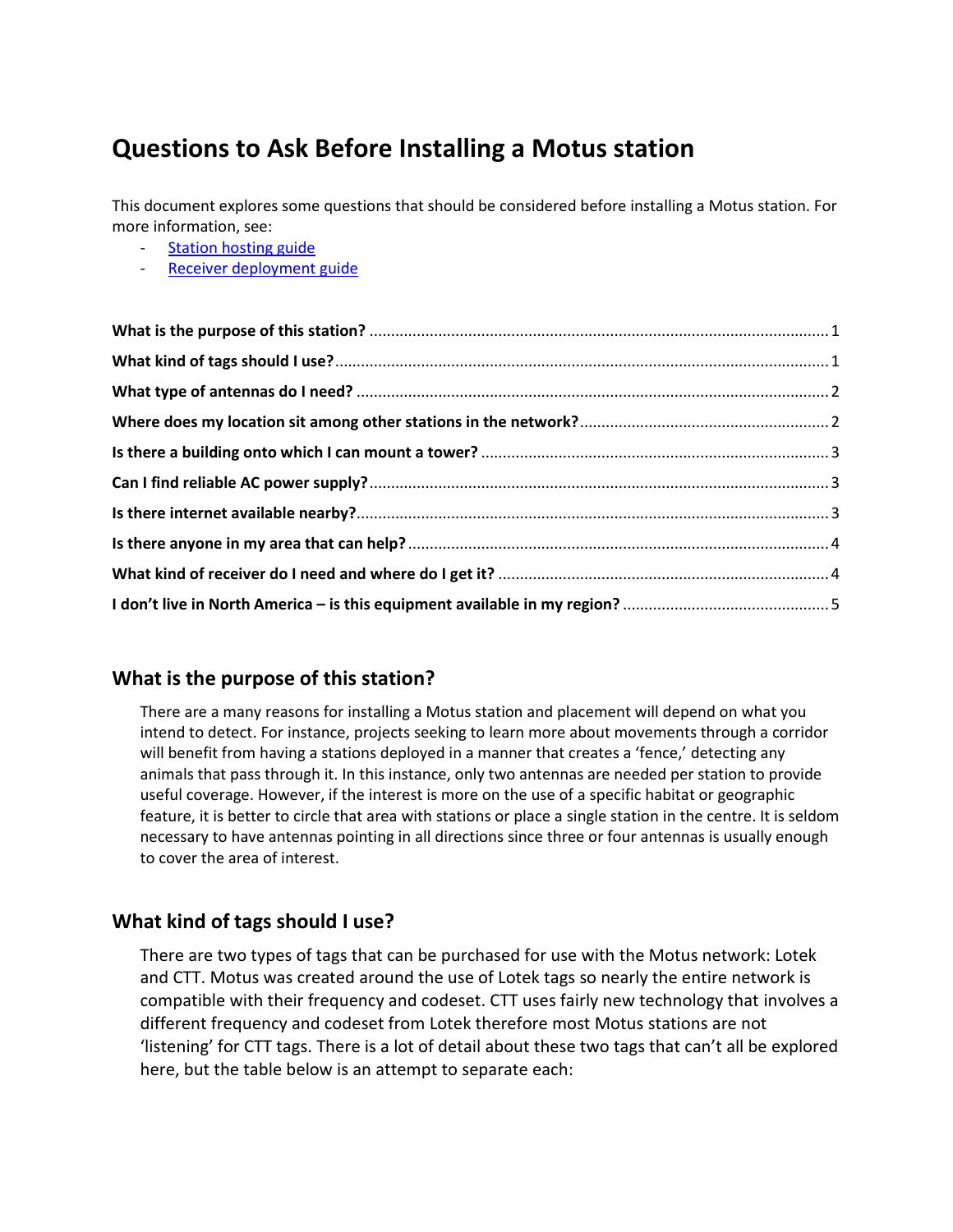|                      | <b>Lotek Nanotags</b> | <b>CTT LifeTags</b> | <b>CTT PowerTags</b> |
|----------------------|-----------------------|---------------------|----------------------|
| Manufacturer         | Lotek                 | <b>CTT</b>          | <b>CTT</b>           |
| Frequency            | $150.1 - 166.380$ MHz | 433 MHz             | 433 MHz              |
| Tag lifespan         | Long $(20 - 2000 d)$  | Infinite            | Long (180 d to yrs)  |
| Daily active period  | 24/7 or alternate 12- | Only in direct      | 24/7                 |
|                      | hour on/off           | sunlight (solar     |                      |
|                      |                       | powered)            |                      |
| Tag sizes            | $0.15$ g – 3.00 g     | $0.44$ g and up     | $\approx$ 1 g and up |
| Possible tag IDs     | ~525                  | ~4 billion          | $\sim$ 4 billion     |
| Current number of    | 712                   | 9 (increasing)      | 9 (increasing)       |
| compatible Motus     |                       |                     |                      |
| <b>Stations</b>      |                       |                     |                      |
| Can produce false-   | Yes                   | <b>No</b>           | <b>No</b>            |
| positive detections? |                       |                     |                      |
| Compatible with CTT  | <b>No</b>             | Yes                 | Yes                  |
| Mammal, Eagle, and   |                       |                     |                      |
| Vulture trackers     |                       |                     |                      |
| Price                | ~\$200 USD            | $\sim$ \$200 USD    | $\sim$ \$200 USD     |

# <span id="page-1-0"></span>**What type of antenna do I need?**

A variety of antennas can be used, but the majority are 9-element Yagis (directional with ~15 km range) and omnis (non-directional with ~750 m range). Both have their pros and cons which depend largely on the research question of interest. In general, though, most questions are best served by the 9-element yagis since they provide the best range as well as directional information. Omni antennas are useful when you only want to detect presence/absence over a small area. For instance, we recommend researchers have at least an omnidirectional antenna near wherever they are tagging their study species. Omni antennas are also cheap (\$50-100 USD) and can be used to create a high spatial-resolution network of stations over a small geographic area. Antenna suppliers:

- Maple Leaf:<http://www.mapleleafcom.com/>
- Liard[: https://www.arcantenna.com/plc1669-laird-yagi-heavy-duty-9-element-antenna-for-166-](https://www.arcantenna.com/plc1669-laird-yagi-heavy-duty-9-element-antenna-for-166-174-mhz-with-uhf-female-connector-track-migratory-birds.html) [174-mhz-with-uhf-female-connector-track-migratory-birds.html](https://www.arcantenna.com/plc1669-laird-yagi-heavy-duty-9-element-antenna-for-166-174-mhz-with-uhf-female-connector-track-migratory-birds.html)

While the frequencies we use is good at penetrating vegetation, it's best to have a clear view in all directions you wish to detect. Make sure that wherever you mount the antennas they are high enough to be above any obstruction.

### <span id="page-1-1"></span>**Where does my location sit among other stations in the network?**

You will want to pick a site that compliments other stations in your area to maximize the utility of your station and help tackle your study question(s). One tactic employed by the Northeast Motus Collaboration is to build a receiver 'fence' over a geographic area such that any tagged animal passing through it will get detected. In Ontario, where many more stations are available, there is a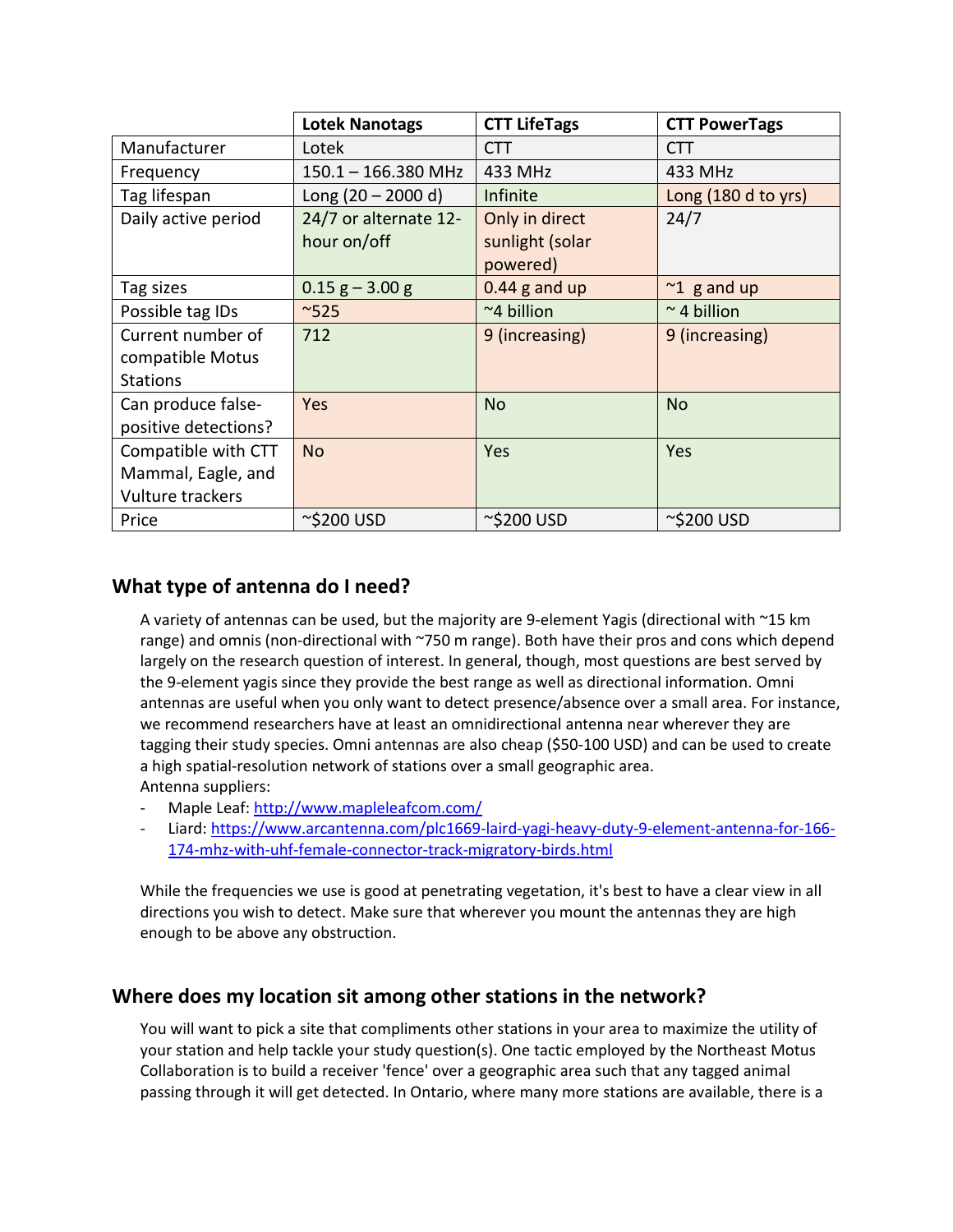grid of stations (or series of fences) to allow for better spatial resolution of movements. In the end, you will need to decide what works best for your region based on migratory flyways, foraging locations, your goals, funding, and the location of nearby receivers.

#### <span id="page-2-0"></span>**Is there a building onto which I can mount a tower?**

The actual tower structure doesn't matter as much as long as it's strong, elevated enough to provide a clear line-of-sight, and the antennas are not mounted close to sheet metal or other antennas (no closer than  $\gamma$ 1 m). The easiest and perhaps cheapest method is to use a pre-existing building on which you can mount a DMX-style structure. Installation can be tricky, but once it's set up there won't be much maintenance. Note your tower will need at least 10 feet of clearance above any roof.

- DMX tower (36')[: http://wadeantenna.com/product/36-foot-dmx-bracketed-tower/](http://wadeantenna.com/product/36-foot-dmx-bracketed-tower/)

For buildings with flat roofs, you can purchase non-penetrating roof mounts:

- NPRM-2[: http://wadeantenna.com/product/heavy-duty-non-penetrating-roof-mount/](http://wadeantenna.com/product/heavy-duty-non-penetrating-roof-mount/)
- Masting[: http://wadeantenna.com/product/masting/](http://wadeantenna.com/product/masting/)

In remote locations where there aren't any buildings to attach towers, we use a tripod and mast made by Wade Antenna. These towers must be guyed (3 lines per 10-foot section) and anchored (1 anchor per guy or just 3 strong anchors). These structures are more sensitive to wind and ice than the DMX-style structures so regular maintenance will be necessary.

- Tripod[: http://wadeantenna.com/product/10-foot-tripod/](http://wadeantenna.com/product/10-foot-tripod/)
- Mast (40'):<http://wadeantenna.com/product/1499/>

With all these mounting method in mind, we recommend you contact your local supplier for Wade Antenna to find the best solution for your location.

### <span id="page-2-1"></span>**Can I find reliable AC power supply?**

While there are options for setting up stations off-grid, this drastically increases the cost. Adding a solar panel, battery, and charge controller adds at least \$500 USD in initial expense, not including the additional troubleshooting time and maintenance costs. If you're able to find a reliable source of AC, that's best. For an off-grid power supply, you will want at least 100-Watt panel for a year-round station with 3 antennas. The battery needs to be a deep-cycle marine battery (24-AGM preferred) with at least 70 Amp-hours (Ah) of storage. As for charge controllers, we use the SunSaver SS-10L-12V: <https://www.morningstarcorp.com/products/productssunsaver-gen-3/>

### <span id="page-2-2"></span>**Is there internet available nearby?**

You can connect Sensorgnome-based receivers (see below) to the internet via Wifi or Ethernet cable. It is valuable to have internet connectivity since this allows for automated data uploads to our servers as well as remote site diagnostics. Internet must be a WPA2-password protected network for Wifi connections.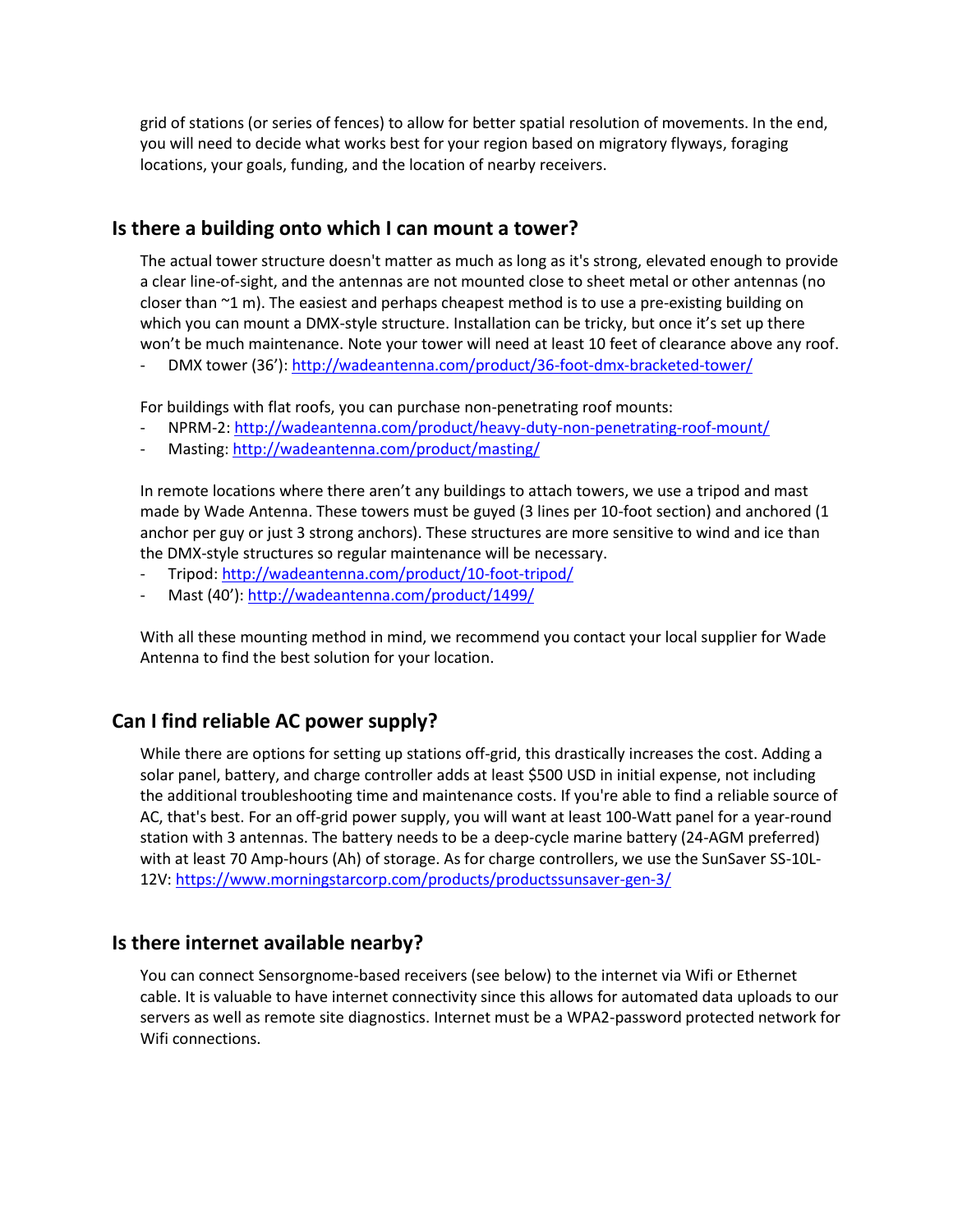# <span id="page-3-0"></span>**Is there anyone in my region that can help?**

It's worth contacting researchers in your region to for help with station procurement and setup. You can find contact information about individual researchers in your area by going to our receiver map [\(https://motus.org/data/receiversMap\)](https://motus.org/data/receiversMap) and selecting the receiver of interest. A popup with information about the receiver will appear – click on the project name to get to the project page. The project page should give you the names and contact of the lead researchers involved. In addition, we recommend you get in touch with local radio experts, such as a ham radio club: [https://en.wikipedia.org/wiki/List\\_of\\_amateur\\_radio\\_organizations](https://en.wikipedia.org/wiki/List_of_amateur_radio_organizations)

# <span id="page-3-1"></span>**What kind of receiver do I need and where do I get it?**

There are two types of receivers compatible with Motus that can be purchased: *Lotek SRX800-D* and *Sensorgnome*

- *Lotek SRX800-D*:
	- o Made by the same manufacturer of the tags we use in this network
	- o As close to "plug-and-play" as you can get
	- o Reliable and robust system
	- o Cannot be connected to the internet
	- o Proprietary Lotek software with user support provided by Lotek
	- o Far more expensive than *Sensorgnomes* (ask Lotek for a quote)
- *Sensorgnome*:
	- o Developed at Acadia University in Nova Scotia, Canada
	- o Very inexpensive (~\$1500 with 4 antennas)
		- Can be built by hand for ~\$800, but not recommended for first-time users
	- $\circ$  Can be connected to the internet for automated data downloads and remote diagnostics.
	- o Open-source software
	- o Compatible with both CTT and FUNcube dongles
		- Can detect either CTT or Lotek tags
	- o Can have bugs, but *Sensorgnome* documentation and community are helpful for troubleshooting
- *CTT SensorStation*:
	- o Developed by Cell Track Technologies based on the Sensorgnome design
	- o Relatively inexpensive (\$400 USD base price)
	- $\circ$  Can be connected to the internet for automated downloads and remote diagnostics
	- o Open-source software
	- o Can detect either CTT or Lotek tags
	- o Comes with 5 built-in connectors for CTT antennas
		- An additional 6 USB ports for attaching FUNcubes (to detect Lotek tags) or other peripherals (+\$200 per FUNcube)
	- o **Newly developed - still in testing stages**

You may purchase these receivers from the following suppliers. Please note that these suppliers are only in North America and you must inform them of the Motus frequency you wish to use.

- *Lotek SRX800-D*:
	- o Lotek:<http://www.lotek.com/srx800.htm>
- *Sensorgnome*: